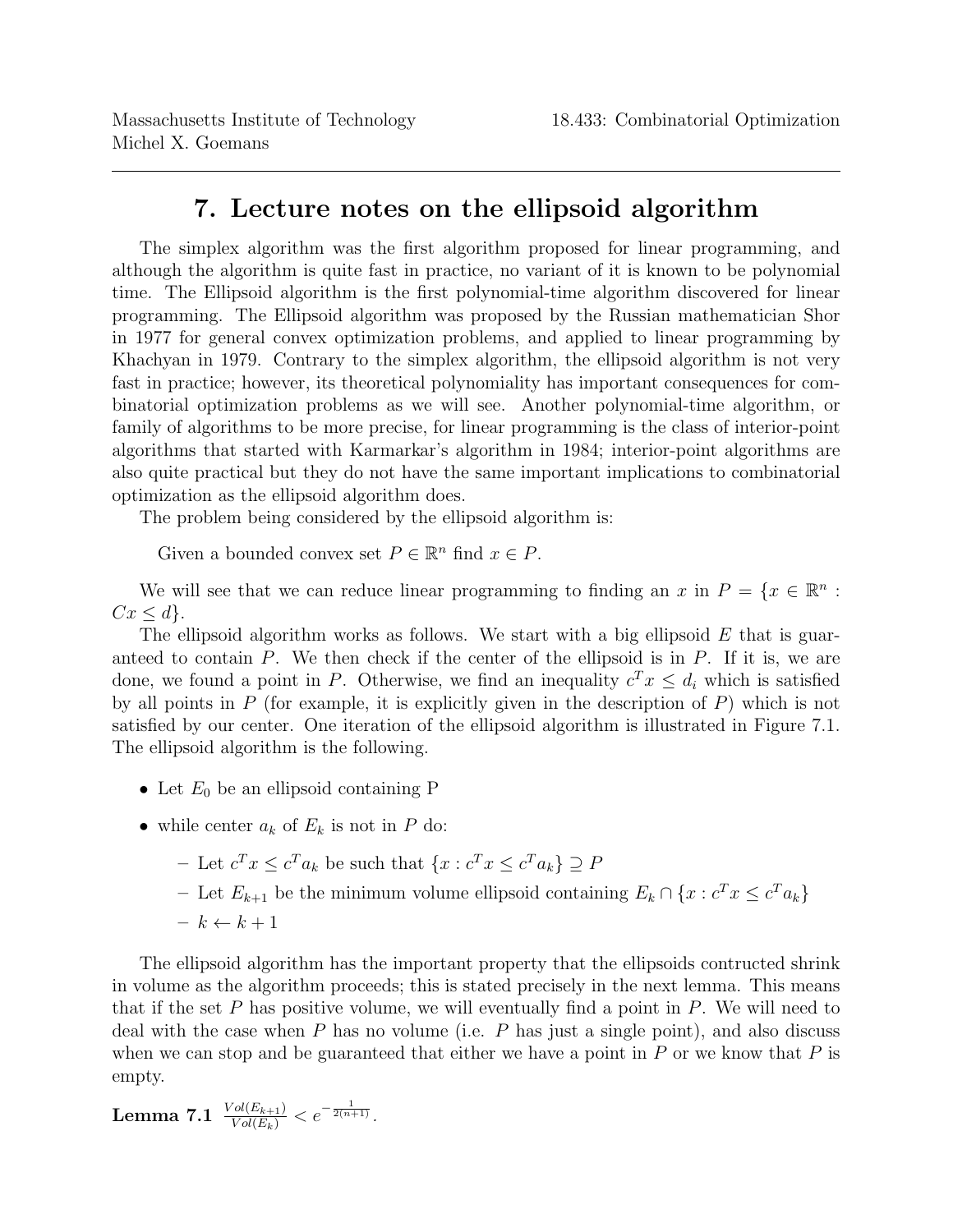

Figure 7.1: One iteration of the ellipsoid algorithm.

Before we can state the algorithm more precisely, we need to define ellipsoids.

 $\overline{z}$  as  $\overline{z}$  as  $\overline{z}$ .  $\mathbb{R}^n$  is  $(x - \epsilon)T A^{-1}(x - \epsilon) \leq 1$ defined as  $\{x \in \mathbb{R}^n : (x - a)^T A^{-1} (x - a) \leq 1\}.$  $\geq 1$  f. **Definition 7.1** Given a center a, and a positive definite matrix A, the ellipsoid  $E(a, A)$  is

One important fact about a positive definite matrix  $A$  is that there exists  $B$  such that  $M = 1$  first consider the simple case in which the unit sphere and the unit sphere and the unit sphere and the unit sphere and the unit sphere and the unit sphere and the unit sphere and the unit sphere and the unit spher  $A = B^T B$ , and hence  $A^{-1} = B^{-1} (B^{-1})^T$ . Ellipsoids are in fact just affine transformations  $E(a, A) \rightarrow \{y\}$ of unit spheres. To see this, consider the (bijective) affine transformation  $T : x \to y =$ n  $\therefore y^T y \le 1$ } =  $E(0,$  $\overline{\mathcal{L}}$  $(B^{-1})^T (x - a)$ . It maps  $E(a, A) \to \{y : y^T y \le 1\} = E(0, I)$ .

We first consider the simple case in which the ellipsoid  $E<sub>k</sub>$  is the unit sphere and the inequality we generate is  $x_1 \geq 0$ . We claim that the ellipsoid containing  $E_k \cap \{x : x_1 \geq 0\}$  is

$$
E_{k+1} = \left\{ x : \left(\frac{n+1}{n}\right)^2 \left(x - \frac{1}{n+1}\right)^2 + \frac{n^2 - 1}{n^2} \sum_{i=2}^n x_i^2 \le 1 \right\}.
$$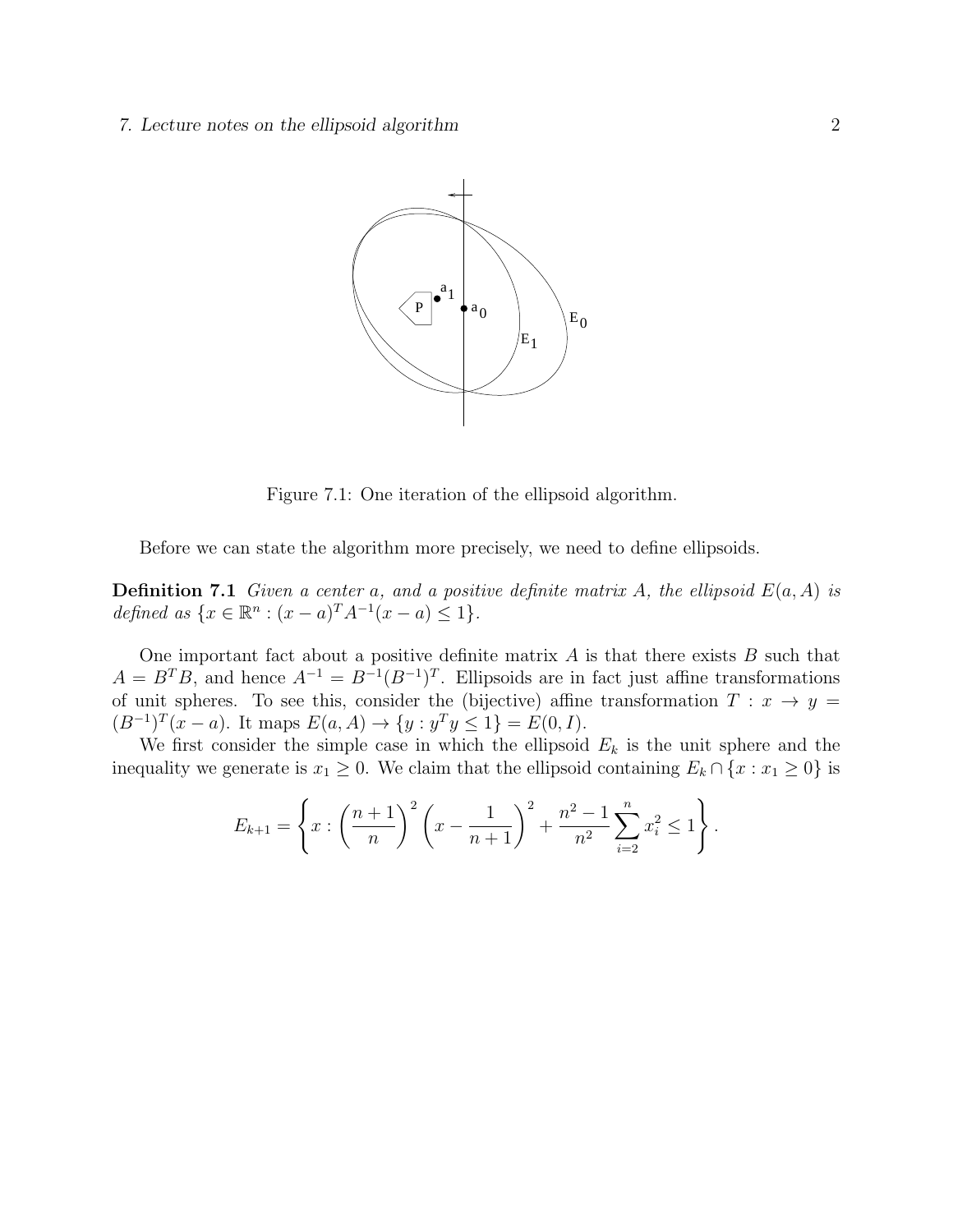Indeed, if we consider an  $x \in E_k \cap \{x : x_1 \geq 0\}$ , we see that

$$
\left(\frac{n+1}{n}\right)^2 \left(x - \frac{1}{n+1}\right)^2 + \frac{n^2 - 1}{n^2} \sum_{i=2}^n x_i^2
$$
\n
$$
= \frac{n^2 + 2n + 1}{n^2} x_1^2 - \left(\frac{n+1}{n}\right)^2 \frac{2x_1}{n+1} + \frac{1}{n^2} + \frac{n^2 - 1}{n^2} \sum_{i=2}^n x_i^2
$$
\n
$$
= \frac{2n + 2}{n^2} x_1^2 - \frac{2n + 2}{n^2} x_1 + \frac{1}{n^2} + \frac{n^2 - 1}{n^2} \sum_{i=1}^n x_i^2
$$
\n
$$
= \frac{2n + 2}{n^2} x_1 (x_1 - 1) + \frac{1}{n^2} + \frac{n^2 - 1}{n^2} \sum_{i=1}^n x_i^2
$$
\n
$$
\leq \frac{1}{n^2} + \frac{n^2 - 1}{n^2} \leq 1.
$$

In this specific case, we can prove easily lemma 7.1.

**Proof:** The volume of an ellipsoid is proportional to the product of its side lengths. Hence the ratio between the unit ellipsoid  $E_k$  and  $E_{k+1}$  is

$$
\frac{Vol(E_{k+1})}{Vol(E_k)} = \frac{\left(\frac{n}{n+1}\right)\left(\frac{n^2}{n^2-1}\right)^{\frac{n-1}{2}}}{1}
$$
\n
$$
= \left(\frac{n}{n+1}\right)\left(\frac{n^2}{n^2-1}\right)^{\frac{n-1}{2}}
$$
\n
$$
< e^{-\frac{1}{n+1}}e^{\frac{n-1}{(n^2-1)2}} = e^{-\frac{1}{n+1}}e^{\frac{1}{2(n+1)}} = e^{-\frac{1}{2(n+1)}},
$$

where we have used the fact that  $1 + x \le e^x$  for all x, with strict inequality if  $x \ne 0$ .  $\triangle$ 

Now consider the slightly more general case in which the ellipsoid is also the unit sphere but we have an arbitrary constraint  $d^T x \leq 0$ . We want to find an ellipsoid that contains  $E(0, I) \cap \{x : d^T x \leq 0\}$  (we let  $||d|| = 1$ ; this can be done by scaling both sides), it is easy to verify that we can take  $E_{k+1} = E(-\frac{1}{n+1}d, F)$ , where  $F = \frac{n^2}{n^2-1}$  $\frac{n^2}{n^2-1}(I-\frac{2}{n+1}dd^T)$ , and the ratio of the volumes is  $\leq \exp\left(-\frac{1}{2(n+1)}\right)$ .

Now we deal with the case where  $E_k$  is not the unit sphere. We take advantage of the fact that linear transformations preserve ratios of volumes.

$$
E_k \xrightarrow{T} E(0,1) \qquad \downarrow
$$
  
\n
$$
E_{k+1} \xleftarrow{T-1} E' \qquad \qquad E'
$$
 (1)

Let  $a_k$  be the center of  $E_k$ , and  $c^T x \leq c^T a_k$  be the halfspace through  $a_k$  that contains P. Therefore, the half-ellipsoid that we are trying to contain is  $E(a_k, A) \cap \{x : c^T x \le c^T a_k\}.$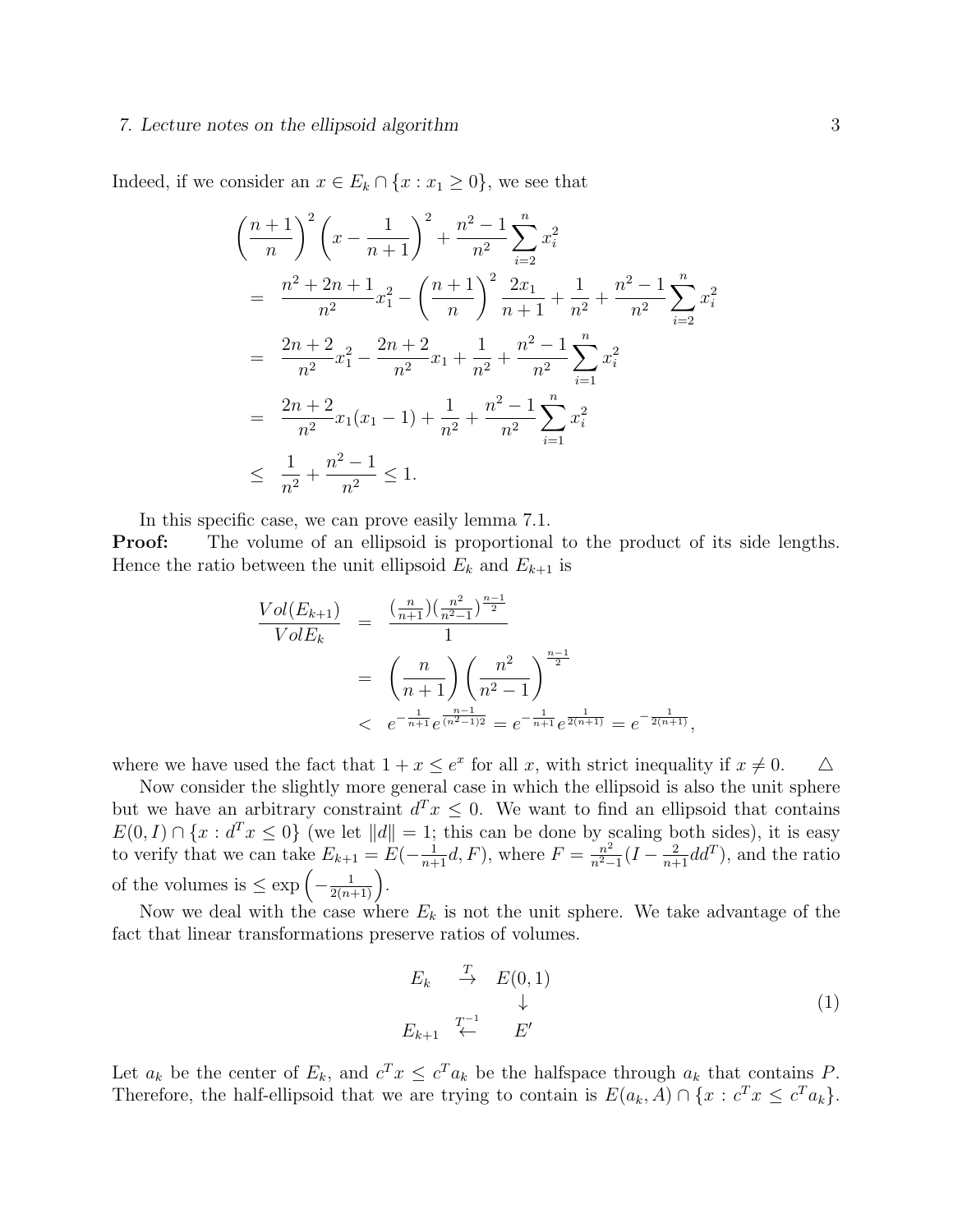Let's see what happens to this half-ellipsoid after the transformation T defined by  $y =$  $T(x) = (B^{-1})^T (x - a)$ . This transformation transforms  $E_k = E(a_k, A)$  to  $E(0, I)$ . Also,

$$
\{x : c^T x \le c^T a_k\} \stackrel{T}{\to} \{y : c^T (a_k + B^T y) \le c^T a_k\} = \{y : c^T B^T y \le 0\} = \{y : d^T x \le 0\}, \quad (2)
$$

where  $d$  is given by the following equation:

$$
d = \frac{Bc}{\sqrt{c^T B^T B c}} = \frac{Bc}{\sqrt{c^T A c}}.\tag{3}
$$

Let  $b = B^T d = \frac{Ac}{\sqrt{a^T}}$  $\frac{Ac}{c^TAc}$ . This implies:

$$
E_{k+1} = E\left(a_k - \frac{1}{n+1}b, \frac{n^2}{n^2 - 1}B^T\left(I - \frac{2}{n+1}dd^T\right)B\right)
$$
(4)

$$
= E\left(a_k - \frac{1}{n+1}b, \frac{n^2}{n^2 - 1}\left(A - \frac{2}{n+1}bb^T\right)\right).
$$
 (5)

To summarize, here is the Ellipsoid Algorithm:

- 1. Start with  $k = 0$ ,  $E_0 = E(a_0, A_0) \supseteq P$ ,  $P = \{x : Cx \leq d\}.$
- 2. While  $a_k \notin P$  do:
	- Let  $c^T x \le d$  be an inequality that is valid for all  $x \in P$  but  $c^T a_k > d$ .
	- Let  $b = \frac{A_k c}{\sqrt{c^T A}}$  $\frac{A_k c}{c^T A_k c}$ .
	- Let  $a_{k+1} = a_k \frac{1}{n+1}b$ .
	- Let  $A_{k+1} = \frac{n^2}{n^2-1}$  $\frac{n^2}{n^2-1}(A_k - \frac{2}{n+1}bb^T).$

Claim 7.2  $\frac{Vol(E_{k+1})}{Vol(E_k)} < \exp\left(-\frac{1}{2(n+1)}\right)$ .

After k iterations,  $Vol(E_k) \leq Vol(E_0) \exp \left(-\frac{k}{2(n+1)}\right)$ . If P is nonempty then the Ellipsoid Algorithm should find  $x \in P$  in at most  $2(n+1) \ln \frac{Vol(E_0)}{Vol(P)}$  steps.

In general, for a full-dimensional polyhedron described as  $P = \{x : Cx \le d\}$ , one can show that  $\frac{Vol(E_0)}{Vol(P)}$  is polynomial in the encoding length for C and d. We will not show this in general, but we will focus on the most important situation in combinatorial optimization when we are given a set  $S \subseteq \{0,1\}^n$  (not explicitly, but for example as the incidence vectors of all matchings in a graph) and we would like to optimize over  $P = conv(S)$ . We will make the assumption that  $P$  is full-dimensional; otherwise, one can eliminate one or several variables and obtain a smaller full-dimensional problem.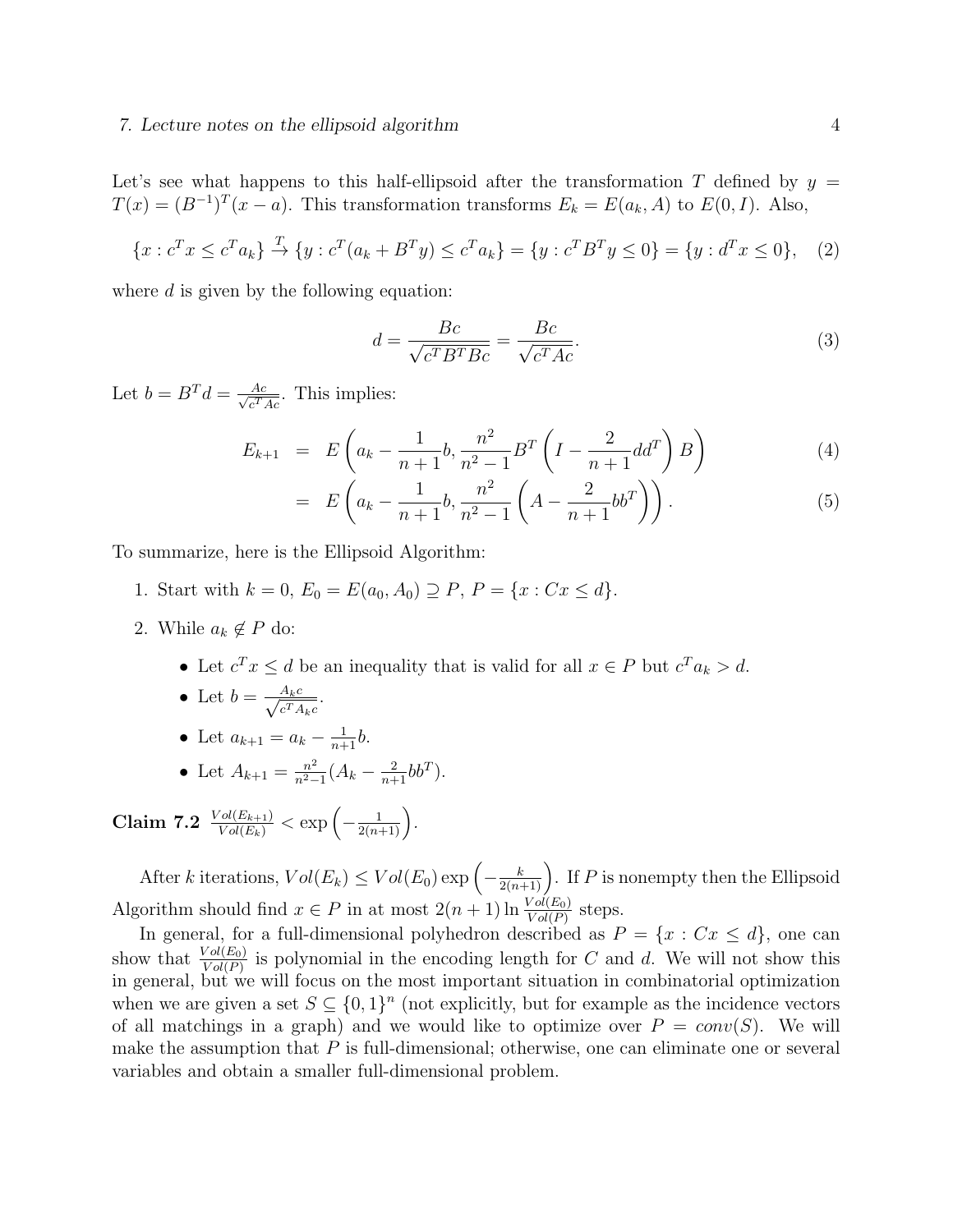From feasibility to Optimization First, let us show how to reduce such an optimization problem to the problem of finding a feasible point in a polytope. Let  $c^T x$  with  $c \in \mathbb{R}^n$  be our objective function we would like to minimize over  $P$ . Assume without loss of generality that  $c \in \mathbb{Z}^n$ . Instead of optimizing, we can check the non-emptiness of

$$
P' = P \cap \{x : c^T x \le d + \frac{1}{2}\}\
$$

for  $d \in \mathbb{Z}$  and our optimum value corresponds to the smallest such d. As  $S \subseteq \{0,1\}^n$ , d must range in  $[-nc_{max}, nc_{max}]$  where  $c_{max} = \max_i c_i$ . To find d, we can use binary search (and check the non-emptiness of P' with the ellipsoid algorithm). This will take  $O(\log(nc_{max}))$  =  $O(\log n + \log c_{max})$  steps, which is polynomial.

Starting Ellipsoid. Now, we need to consider using the ellipsoid to find a feasible point in  $P'$  or decide that  $P'$  is empty. As starting ellipsoid, we can use the ball centered at the vector  $(\frac{1}{2}, \frac{1}{2})$  $\frac{1}{2}, \cdots, \frac{1}{2}$  $(\frac{1}{2})$  and of radius  $\frac{1}{2}$  $\sqrt{n}$  (which goes through all  $\{0,1\}^n$  vectors). This ball has volume  $Vol(E_0) = \frac{1}{2^n} (\sqrt{n})^n Vol(B_n)$ , where  $B_n$  is the unit ball. We have that  $Vol(B_n) = \frac{\pi^{n/2}}{\Gamma(\frac{n}{2})}$  $\frac{\pi^{n/2}}{\Gamma(\frac{n}{2}+1)}$ , which for the purpose here we can even use the (very weak) upper bound of  $\pi^{n/2}$  (or even  $2^n$ ). This shows that  $\log(Vol(E_0)) = O(n \log n)$ .

**Termination Criterion.** We will now argue that if  $P'$  is non-empty, its volume is not too small. Assume that P' is non-empty, say  $v_0 \in P' \cap \{0,1\}^n$ . Our assumption that P is full-dimensional implies that there exists  $v_1, v_2, \dots, v_n \in P \cap \{0,1\}^n = S$  such that the "simplex"  $v_0, v_1, \dots, v_n$  is full-dimensional. The  $v_i$ 's may not be in P'. Instead, define  $w_i$ for  $i = 1, \dots, n$  by:

$$
w_i = \begin{cases} v_i & \text{if } c^T v_i \le d + \frac{1}{2} \\ v_0 + \alpha (v_i - v_0) & \text{otherwise} \end{cases}
$$

where  $\alpha = \frac{1}{2nc}$  $\frac{1}{2nc_{max}}$ . This implies that  $w_i \in P'$  as

$$
c^{T}w_{i} = c^{T}v_{0} + \alpha c^{T}(v_{i} - v_{0}) \le d + \frac{1}{2nc_{max}}nc_{max} = d + \frac{1}{2}.
$$

We have that P' contains  $C = conv({v_0, w_1, w_2, \cdots, w_n})$  and  $Vol(C)$  is  $\frac{1}{n!}$  times the volume of the parallelipiped spanned by  $w_i - v_0 = \beta_i(v_i - v_0)$  (with  $\beta_i \in \{\alpha, 1\}$ ) for  $i = 1, \dots, n$ . This paralleliped has volume equal to the product of the  $\beta_i$  (which is at least  $\alpha^n$ ) times the volume of a parallelipiped with integer vertices, which is at least 1. Thus,

$$
Vol(P') \ge Vol(C) = \frac{1}{n!} \left(\frac{1}{2nc_{max}}\right)^n.
$$

Taking logs, we see that the number of iterations of the ellipsoid algorithm before either discovering that  $P'$  is empty or a feasible point is at most

$$
\log(Vol(E_0)) - \log(Vol(P')) = O(n\log n + n\log c_{max}).
$$

This is polynomial.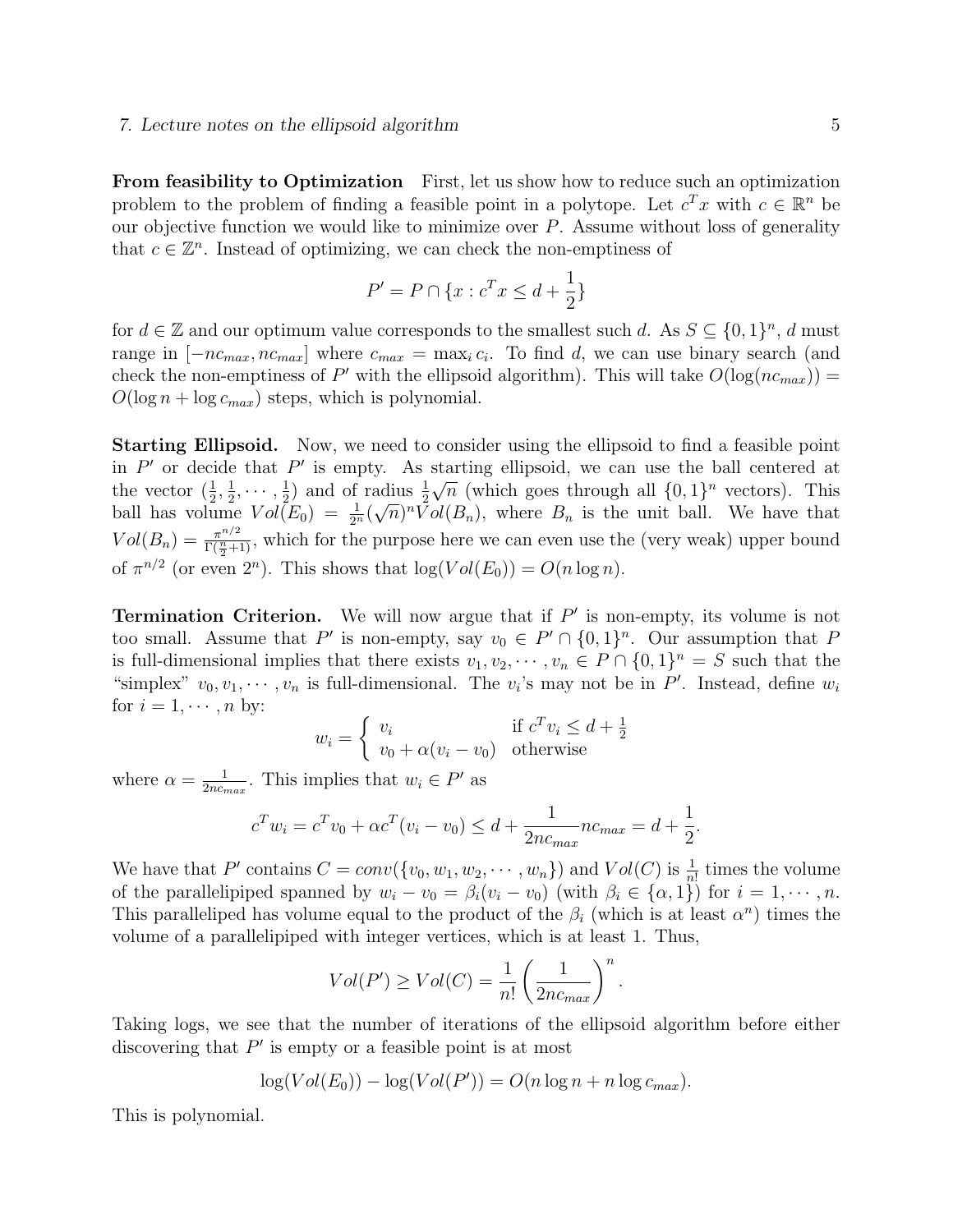Separation Oracle. To run the ellipsoid algorithm, we need to be able to decide, given  $x \in \mathbb{R}^n$ , whether  $x \in P'$  or find a violated inequality. The beauty here is that we do not necessarily need a complete and explicit description of P in terms of linear inequalities. We will see examples in which we can even apply this to exponential-sized descriptions. What we need is a separation oracle for P: Given  $x^* \in \mathbb{R}^n$ , either decide that  $x^* \in P$  or find an inequality  $a^T x \leq b$  valid for P such that  $a^T x^* > b$ . If this separation oracle runs in polynomial-time, we have succeeded in finding the optimum value d when optimizing  $c^T x$ over  $P$  (or  $S$ ).

Finding an optimum solution. There is one more issue. This algorithm gives us a point  $x^*$  in P of value at most  $d + \frac{1}{2}$  where d is the optimum value. However, we are interested in finding a point  $x \in P \cap \{0,1\}^n = S$  of value exactly d. This can be done by starting from  $x^*$  and finding any extreme point x of P such that  $c^T x \leq c^T x^*$ . Details are omitted.

In summary, we obtain the following important theorem shown by Grötschel, Lovász and Schrijver, 1979.

**Theorem 7.3** Let  $S = \{0,1\}^n$  and  $P = conv(S)$ . Assume that P is full-dimensional and we are given a separation oracle for P. Then, given  $c \in \mathbb{Z}^n$ , one can find  $\min\{c^T x : x \in S\}$  by the ellipsoid algorithm by using a polynomial number of operations and calls to the separation oracle.

To be more precise, the number of iterations of the ellipsoid algorithm for the above application is  $O(n^2 \log^2 n + n^2 \log^2 c_{max})$ , each iteration requiring a call to the separation oracle and a polynomial number of operations (rank-1 updates of the matrix A, etc.).

Here are two brief descriptions of combinatorial optimization problems that can be solved with this approach.

Minimum Cost Arborescence Problem. We have seen a combinatorial algorithm to solve the minimum cost arborescence problem, and it relied on solving by a primal-dual method the linear program:

$$
LP = \min \sum_{a \in A} c_a x_a
$$

subject to:

$$
(P) \qquad \sum_{a \in \delta^{-}(S)} x_a \ge 1 \qquad \forall S \subseteq V \setminus \{r\} x_a \ge 0 \qquad a \in A.
$$

Instead, we could use the ellipsoid algorithm to directly solve this linear program in polynomialtime. Indeed, even though this linear program has an exponential number of constraints (in the size of the graph), a separation oracle for it can be easily defined. Indeed consider  $x^*$ . If  $x_a^*$  < 0 for some  $a \in A$ , just return the inequality  $x_a \geq 0$ . Otherwise, for every  $t \in V \setminus \{r\}$ ,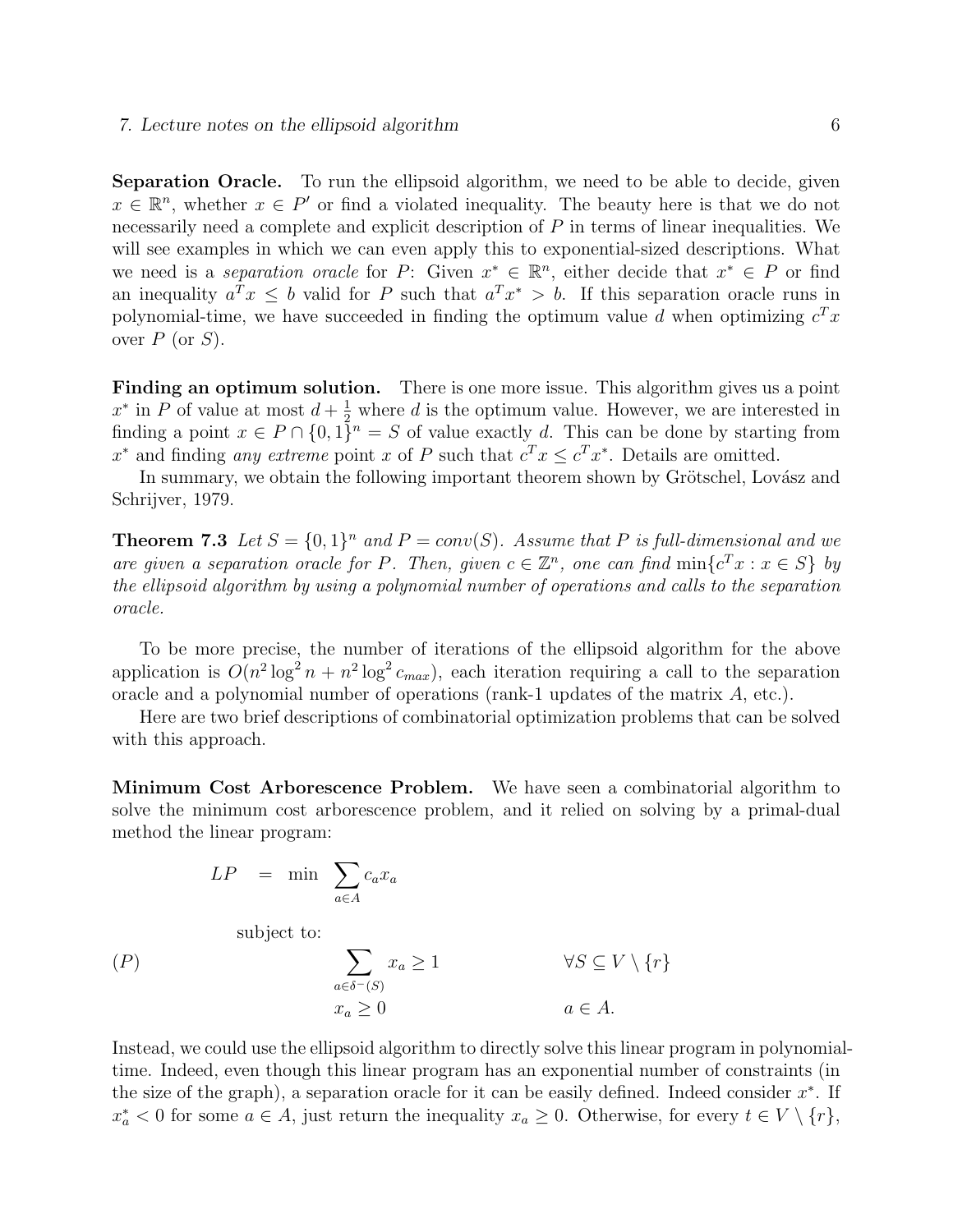consider the minimum  $r - t$  cut problem in which the capacity on arc a is given by  $x_a^*$ . As we have seen, this can be solved by maximum flow computations. If for some  $t \in V \setminus \{r\}$ , the minimum  $r - t$  cut has value less than 1 then we have found a violated inequality by  $x^*$ . Otherwise, we have that  $x^* \in P$ . Our separation oracle can thus be implemented by doing  $|V| - 1$  maximum flow computations, and hence is polynomial. We are done.

Maximum Weight Matching Problem. For the maximum weight matching problem in a general graph  $G = (V, E)$ , Edmonds has shown that the convex hull of all matchings is given by:

$$
\sum_{e \in E(S)} x_e \le \frac{|S| - 1}{2} \qquad S \subset V, |S| \text{ odd}
$$
\n
$$
\sum_{e \in \delta(v)} x_e \le 1 \qquad v \in V
$$
\n
$$
x_e \ge 0 \qquad e \in E.
$$
\n(6)

Given  $x^*$ , we can easily check if  $x^*$  is nonnegative and if the n constraints  $\sum_{e \in \delta(v)} x_e \leq 1$  are satisfied. There is an exponential number of remaining constraints, but we will show now that they can be checked by doing a sequence of minimum cut computations.

Assume  $x \geq 0$  satisfies  $\sum_{e \in \delta(v)} x_e \leq 1$  for every  $v \in V$ , and we would like to decide if

$$
\sum_{e \in E(S)} x_e \le \frac{|S| - 1}{2}
$$

for all  $S \subset V$ ,  $|S|$  odd, and if not produce such a violated set S. We can assume without loss of generality that  $|V|$  is even (otherwise, simply add a vertex). Let

$$
s_v = 1 - \sum_{e \in \delta(v)} x_e,
$$

for all  $v \in V$ . Observe that  $\sum_{e \in E(S)} x_e \leq \frac{|S|-1}{2}$  is equivalent to

$$
\sum_{v \in S} s_v + \sum_{e \in \delta(S)} x_e \ge 1.
$$

Define a new graph H, whose vertex set is  $V \cup \{u\}$  (where u is a new vertex) and whose edge set is  $E \cup \{(u, v) : v \in V\}$ . In this new graph, let the capacity  $u_e$  of an edge be  $x_e$  if  $e \in E$  or  $s_v$  for  $e = (u, v)$ . Observe that in this graph,

$$
\sum_{v \in S} s_v + \sum_{e \in \delta(S)} x_e \ge 1
$$

if and only if

$$
\sum_{e \in \delta_H(S)} u_e \ge 1,
$$